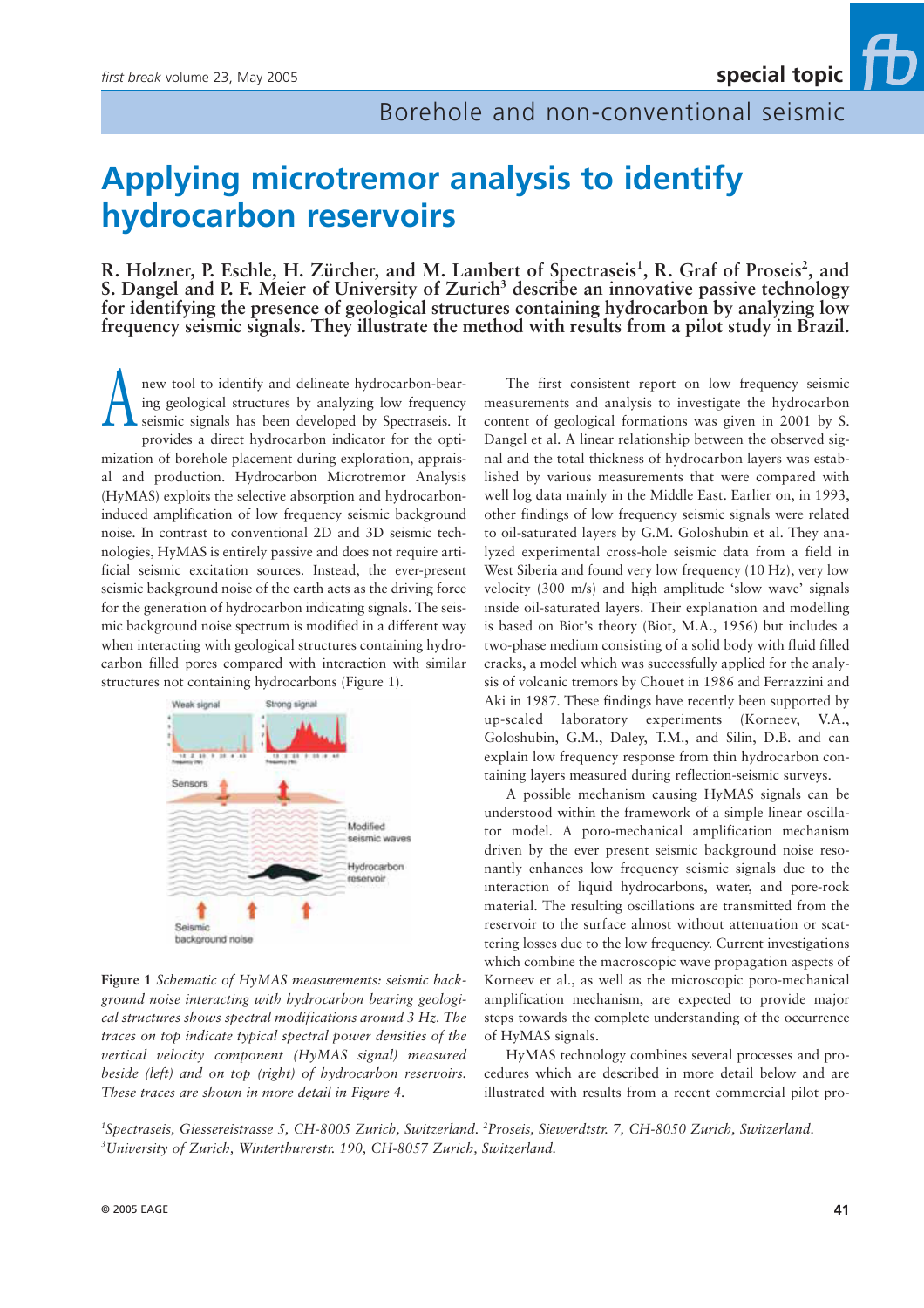### Borehole and non-conventional seismic

gramme in Brazil. Data acquisition, processing, and interpretation for a  $120 \text{ km}^2$  wide area were completed within five months. Results were initially displayed as contour maps of the uncalibrated HyMAS signal strength. The signals were subsequently compared with the integrated thickness of the hydrocarbon containing layers identified by log data of eight wells, establishing a provisional calibration for a hydrocarbon layer thickness map. The preliminary results of this survey are promising and an ongoing more detailed calibration involving log data of additional wells will allow the HyMAS results to be used to position new wells at locations indicating the highest probability of producible reservoirs.

### **Data acquisition**

Data was acquired over an area of  $120 \text{ km}^2$  using high sensitivity broadband seismometers (0.03-50 Hz with  $5.10^{10}$  m/s resolution) operated by a crew of 20 people during 55 days. Approximately 500 measurements were taken at 266 different locations, including verification measurements for quality control. Acquisition was completed in two phases: in phase one the whole survey area was covered by measurements on a wide grid with 1000 x 1000 m spacing; in phase two a narrower 500 x 500 m grid was used. Preliminary analysis after the first phase outlined the most interesting zones which were investigated by the higher resolution measurements in phase two.

At most locations the instruments were positioned in 60 cm deep holes with a thin concrete base, plywood encasing, and cover (Figure 2). Locations were chosen within a radius of a few tens of metres from the planned regular grid coordinates for good GPS coverage, firm soil conditions, and the absence of nearby artificial noise sources. Where the surface was too hard to penetrate, the sensors were placed on a plate with good ground contact.



**Figure 2** *Preparation of a sensor before a measurement*

### **Data processing and analysis**

Data acquired in the field was pre-processed to provide immediate feedback on data quality for the field crews and to transform the files of raw data into the structured datasets needed for processing by Spectraseis proprietary software tools. Although the data processing itself is highly automated, the signal quality of each measurement is repeatedly monitored visually by experienced interpreters throughout the entire signal analysis process as an important means of quality control.

A total of 376 good quality datasets were used in the final analysis, extracted from approximately 700 hours of time series recorded at a 100 Hz sampling rate. These datasets were further reduced to a single HyMAS value for each measurement location, and displayed in contour maps together with information about signal quality and percentile ranking.

Depending on the quality of the measurements, various combinations of signal-enhancing techniques involving operations in both time and frequency domains are applied in order to improve the signal to noise ratio and to extract the maximum possible information. Note that the measured HyMAS signal strength is expected to show fluctuations with variations of the seismic background noise intensity (Aki, K. and Richards, P.G., 1980). For the analysis, HyMAS signals were averaged over the duration of undisturbed measurement sequences.

#### *Time series*

The data recorded from an individual sensor is displayed as a time series. Large amplitude perturbations as well as discontinuities of the data stream during the recording process can be identified and together with information from measurement reports on external perturbations such as vehicles



**Figure 3** *Time series of vertical velocity of seismic motion measured at 100 Hz sampling rate. From the original recorded time series (top) intervals which do not contain large disturbances are cut and assembled (bottom) for further processing. The decision on which intervals are used is based on several previous analysis steps.*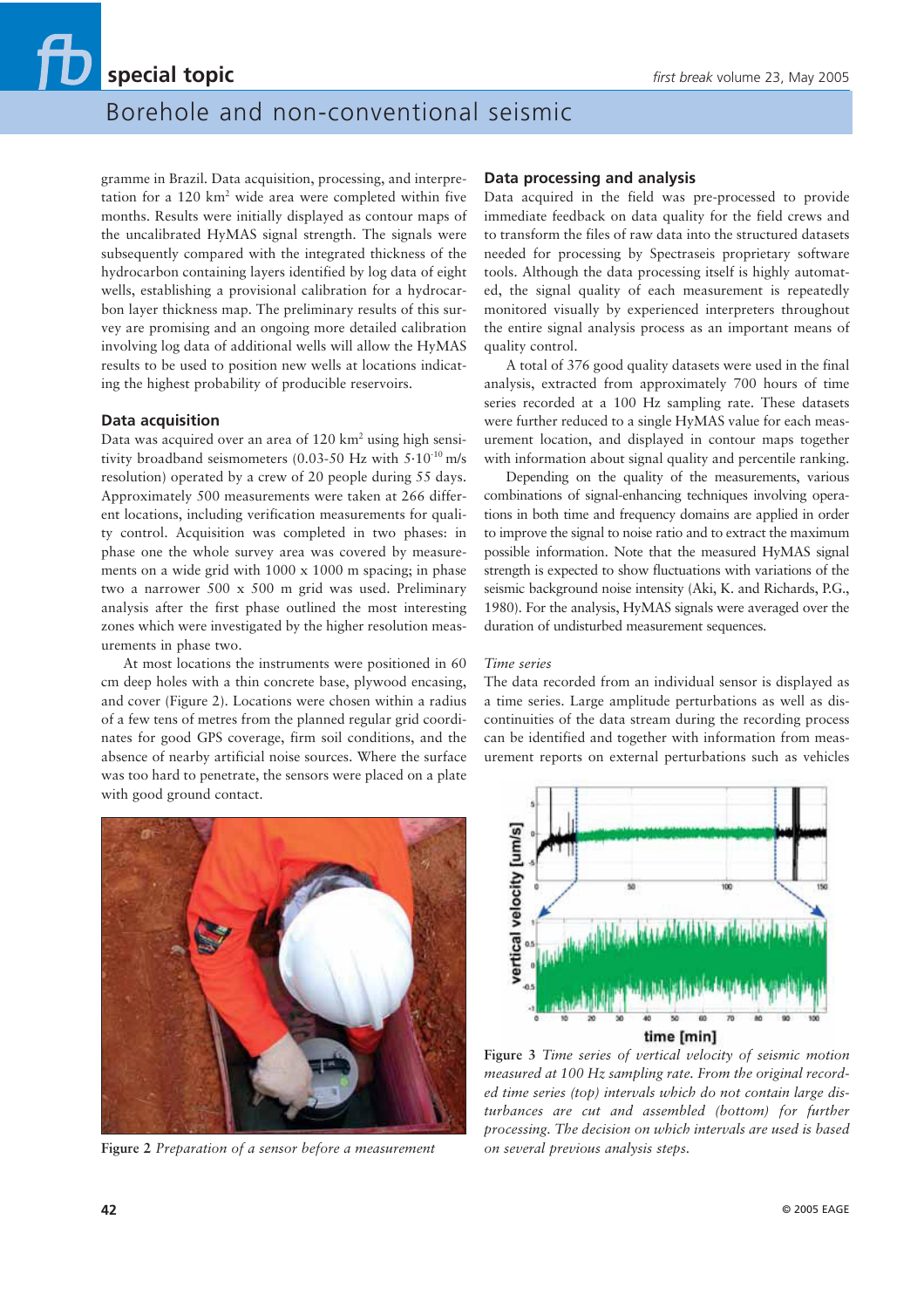### Borehole and non-conventional seismic

passing by, weather conditions, or other artificial noise sources, the unperturbed sequences of the measurements (Figure 3) are selected for further processing.

### *Frequency spectrum power density*

The frequency spectrum is best suited to determine the amplitudes of HyMAS signals, as shown in Figure 4.



**Figure 4** *After suitable filtering processes both in the time and frequency domains, the HyMAS value can be determined as the peak value of the frequency power density spectrum near 3 Hz. The trace on top leads to a low HyMAS value, while the trace on the bottom represents a high HyMAS value. At 4.6 Hz a narrowband artificial noise source can be identified.*

### *Correlation length spectrum*

This is an alternative method to the *frequency spectrum power density* based on evaluating the temporal coherence properties of the signals under investigation. It is best suited to distinguish between HyMAS signals and coherent low amplitude artificial noise sources.



**Figure 5** *Time evolution of the spectrum (vertical axis) during the duration (horizontal axis) of the measurement. The colour is a function of the logarithm of the spectral power density ranging from low values (blue) to high values (red). High power broad band noise is clearly visible as a vertical red line while strong narrow band signals appear as thin horizontal lines.*

### *Spectrograms*

A time-frequency display (Figure 5) shows the presence or absence of continuous narrowband noise sources and is used to identify low noise intervals.

#### *Signal quality definitions*

Throughout the signal analysis process, the signal quality of each measurement is repeatedly determined and classified distinguishing four levels based on specific signal properties. Depending on the quality level, suitable signal analysis methods are applied to improve the signal quality to a higher level.

### *Dynamic (time evolution) spectrum analysis*

The frequency spectrum is calculated for a narrow time window which is moved in appropriate time increments over the total length of the measurement to analyze the dynamic behaviour of the signal and to identify periods of stable behaviour where other analysis processes can be applied most efficiently. Using the same procedure simultaneously on different frequency segments allows for the identification of correlations between effects which exhibit amplitude changes in different parts of the spectrum.

#### *Visual inspection*

The visual inspection of results is of major importance for the control of automated procedures. It also allows for the determination of values by eye where automated curve fitting procedures are not successful. The signal quality levels are usually assigned during such inspections.

#### *Consistency considerations*

Reproducibility investigations, statistical artifact analysis, and other quality control procedures are used to monitor the signal processing steps to assure the reliability of the results.

### **Data display and interpretation**

A detailed analysis of the measured HyMAS signals and several signal quality features are summarized in the 'HyMAS Hydrocarbon Potential Map' (Figure 6, left) which supports decisions on well placement for prospecting, appraisal, and production of hydrocarbon reservoirs. The map shows the area which contains the one third of all measurements where the strongest HyMAS signals, and therefore the highest potential for hydrocarbon containing formations, were detected (green area) and, in contrast the area which contains the third of all measurements where the lowest HyMAS signals were recorded (blue area).

A more detailed representation of the measurements is shown in the 'HyMAS Contour Map' (Figure 6 centre) as non-calibrated relative amplitudes of the HyMAS signals (spectral power density around 3 Hz) normalized to a range from 0 to 100. The distribution is expected to be proportional (S. Dangel et al., 2003) to the total hydrocarbon layer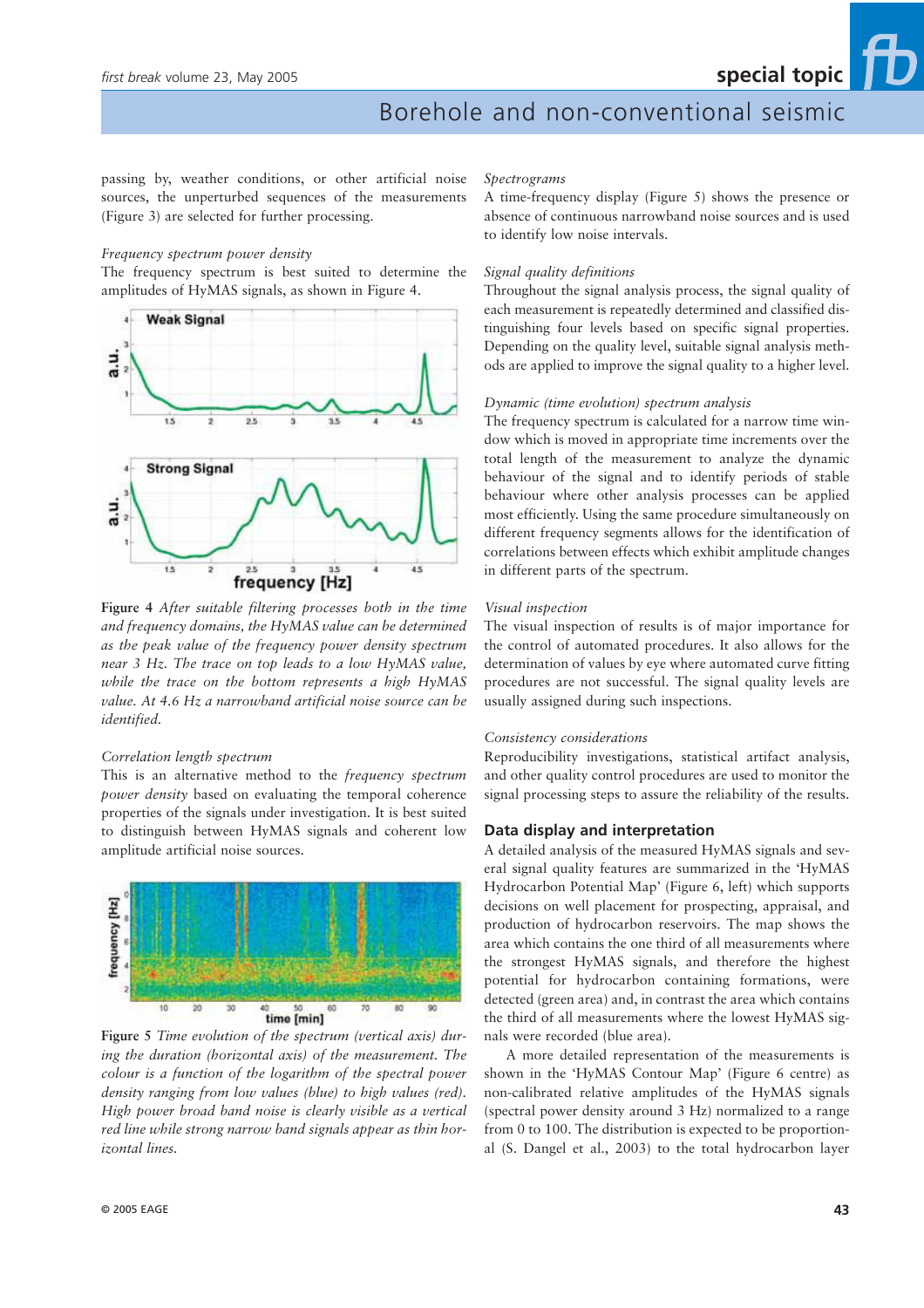### Borehole and non-conventional seismic

thickness. With suitable information from calibration wells, a map of absolute net hydrocarbon thickness in metres can be generated.

External noise induced by traffic, production installations, or other industrial facilities as well as urban activity has an impact on the quality of the high sensitivity seismic measurements. In order to investigate such perturbations, the areas of increased noise impact (orange areas in Figure 6, right) and quiet areas (green areas) are displayed in the 'Noise & Quality Map'. Three categories of noise impact on the measurements have been identified: 1) noise that leads to a reduction of the useful length of a time series; 2) noise that increases the amplitude of the recorded signal and thereby reduces the relative strength of the HyMAS signal; and 3) strong industrial noise between 10 and 40 Hz.



**Figure 6** *'Hydrocarbon Potential Map' (left), 'Hydrocarbon Contour Map' (centre) and 'Noise & Quality Map' (right). The circles, labelled by identification numbers, indicate measurement locations on a selected area of 2 km x 2 km including multiple measurements (e.g. 225, 226, 227) taken at the position of the lower left circle. The green filled circles in the 'Noise & Quality Map' indicate highest quality measurements.*

The HyMAS Hydrocarbon Potential Map, the HyMAS Contour Map, and the Noise & Quality Map display specific information which can be used in combination to identify high potential hydrocarbon areas.

The amplitude maxima of the relative HyMAS signals can clearly be identified within areas of high hydrocarbon potential. Care must be taken, however, not to overestimate HyMAS peak values until they are calibrated with suitable well log data, as several circumstances can contribute to such high values: a reservoir located close to the surface, several stacked reservoirs at different depths, shallow gas occurrences, or effects of particular near-surface geological structures which are known to locally amplify or channel seismic signals due to a steep density and velocity gradient.

On the other hand, there is no such ambiguity for areas with low HyMAS signals of good quality and the prediction of low hydrocarbon potential is more conclusive. While most of the recordings were of high quality, there were some localized regions of lower signal quality due to extensive seismic emissions from producing wells. In these areas, advanced signal processing methods were required to extract useful signals of improved quality.

### **Integrating data for calibration**

Once the HyMAS data has been processed, the result is compared with other existing geophysical information from the survey area. For the recent survey in Brazil (see section below), log data was available for eight wells distributed over the entire area. The comparison as well as our statistical tests suggested a linear relationship between hydrocarbon layer thickness and measured HyMAS values which varies with the surface geological formation. The well log data was therefore used for an adequate calibration of both formations (Figure 8). As a result, a calibrated map of expected hydrocarbon layer thicknesses of the entire area was compiled.

### **Quality control**

Quality control routines are an integral part of the field measurements and the subsequent data processing steps. The routines assure high quality and completeness of data, correct measurement locations, adequate consideration of strong external noise sources, secure data storage, reproducibility, and the absence of systematic instrument errors.

### *Reproducibility*

At over 60 locations in the Brazil survey, two or more measurements were taken within an interval of several weeks to verify reproducibility. Although a HyMAS signal might fluctuate on a short time basis due to environmental noise or subsurface micro seismic transients, it is expected to exhibit a constant average value over the duration of a measurement (0.5-2 hours) as well as over the period of time in which the hydrocarbon content does not change. To demonstrate this important property, measurements taken during the first phase were partly repeated during the second phase two to six weeks later. A pair of measurements passes the reproducibility test if its individual measurements show the same HyMAS values within the statistically added uncertainty. The uncertainty of a measurement is represented by the standard deviation of the Fourier power density spectrum of the processed data according to the Welch method (Welch, P.D., 1967) at a given frequency. Out of 48 pairs of measurements, 37 showed agreement within one standard deviation, 10 within two and one larger than two standard deviations of their respective statistical measurement errors. This represents an excellent confidence level of better than 95%. Since more than 25% of all measurements were involved, this test is representative for all measurements.

### *Statistical tests*

One of the most fundamental statistical properties, the assumption that the distribution of measured values is the same within expected statistical fluctuations for all instruments, could be proven. Further tests involved the investigation of systematically significant deviations with regard to measurement set-up (inground or on a plate at the surface), weather conditions, surface rock material, altitude, and noise conditions.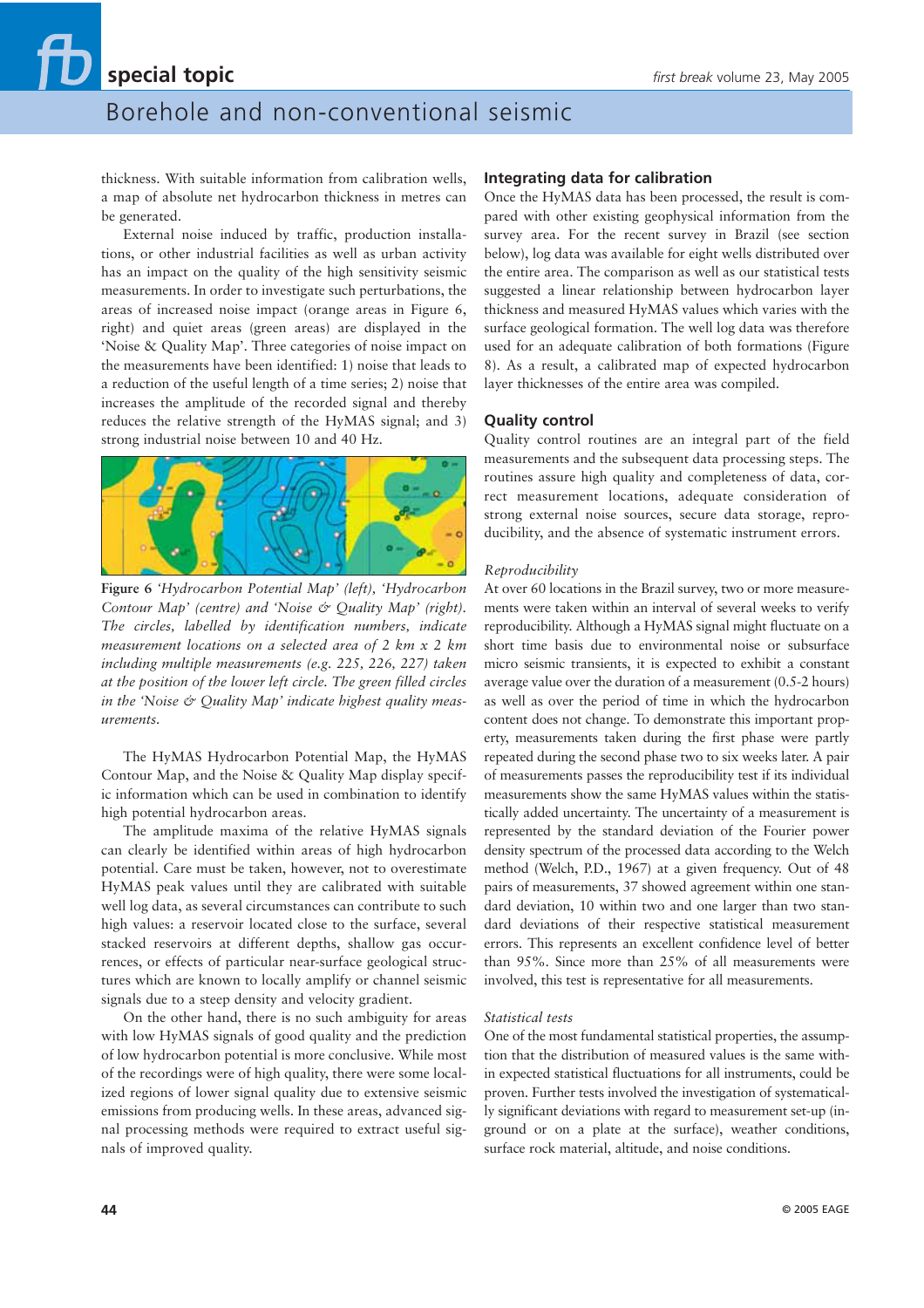### Borehole and non-conventional seismic

### **Environmental compatibility and safety**

Conventional 2D and 3D seismic surveys can have detrimental impact on the environment due to the use of vibrators and other heavy machinery for drilling shot holes, transporting material, or clearing vegetation and soil for access lines. The application of HyMAS during the exploration phase usually leads to the identification of selected areas of high hydrocarbon potential which can limit subsequent 2D or 3D seismic surveys and the related environmental damage to a smaller area.

HyMAS surveys have virtually no environmental impact and are therefore well suited for sensitive environments. Access can be by 4WD, helicopter, or foot, and equipment can be hand-carried over long distances between measurement points allowing low impact initial investigations of otherwise forbidden areas with regard to wild life or plant protection. Minor surface penetrations at measurement locations used for sensor placement are easily remediated to return the environment to its natural state.

Considering today's possibilities of directional drilling, HyMAS is the ideal tool to detect reserves beneath protected areas which can be exploited by drilling rigs positioned several km outside the protected area. The absence of explosives or heavy vehicles also significantly reduces the risk of crew injuries compared with conventional seismic campaigns. There have been no lost-time incidents during HyMAS surveys.

### **Results from Brazil case study**

A recent pilot programme for Petróleo Brasileiro (Petrobras) in Brazil successfully demonstrated HyMAS technology under commercial operating conditions. The measured dataset was compared with log data of eight previously drilled wells. For demonstration reasons (blind test) this well log data was not provided until after the completion of the data analysis. The main result of this comparison is the provisional calibration indicating a linear relationship between



**Figure 7** *Locations of HyMAS measurements and wells. Squares: measurements taken in the Jandaira formation. Circles: measurements taken in the Barreiras formation. The contour lines indicate the elevation between sea level (left) and 120 m (right).*

the measured HyMAS signal strength and the total hydrocarbon layer thicknes derived from the well logs (see Figure 8). This is consistent with the results of earlier surveys in the Middle East and elsewhere (Dangel, S. et al., 2003). As shown in Figure 8 a different slope of the provisional calibration line applies for the measurements taken in the Barreiras (alluvial sediments) and the Jandaira (hard limestone) surface geological formations (Figure 7), which can be explained by the large difference in the acoustic impedance. Figure 7 shows the locations where measurements were taken. The eight locations where well log data was provided are marked by black stars labelled 1-8. From typical well log data the structures containing hydrocarbon were identified with a resolution of 0.2 m. The total hydrocarbon layer thickness (THLT) is the sum over all the identified sections. Figure 8 shows the THLT versus the measured HyMAS val-



**Figure 8** *Calibration between measured HyMAS values and total hydrocarbon layer thickness (THLT). Two different linear regression lines correspond to two different sets of measurements taken in the Barreiras (left) with a slope of 3.9 ± 1.9 or in the Jandaira (right) with a slope of 1.3 ± 0.4. Error bars in the y-direction (THLT) correspond to a 10% variation in the estimated water filling factor used for the determination of the hydrocarbon containing layers. Error bars in the x-direction (HyMAS value) correspond to signal fluctuations during the measurements. Numbering of the wells corresponds to Figure 7.*